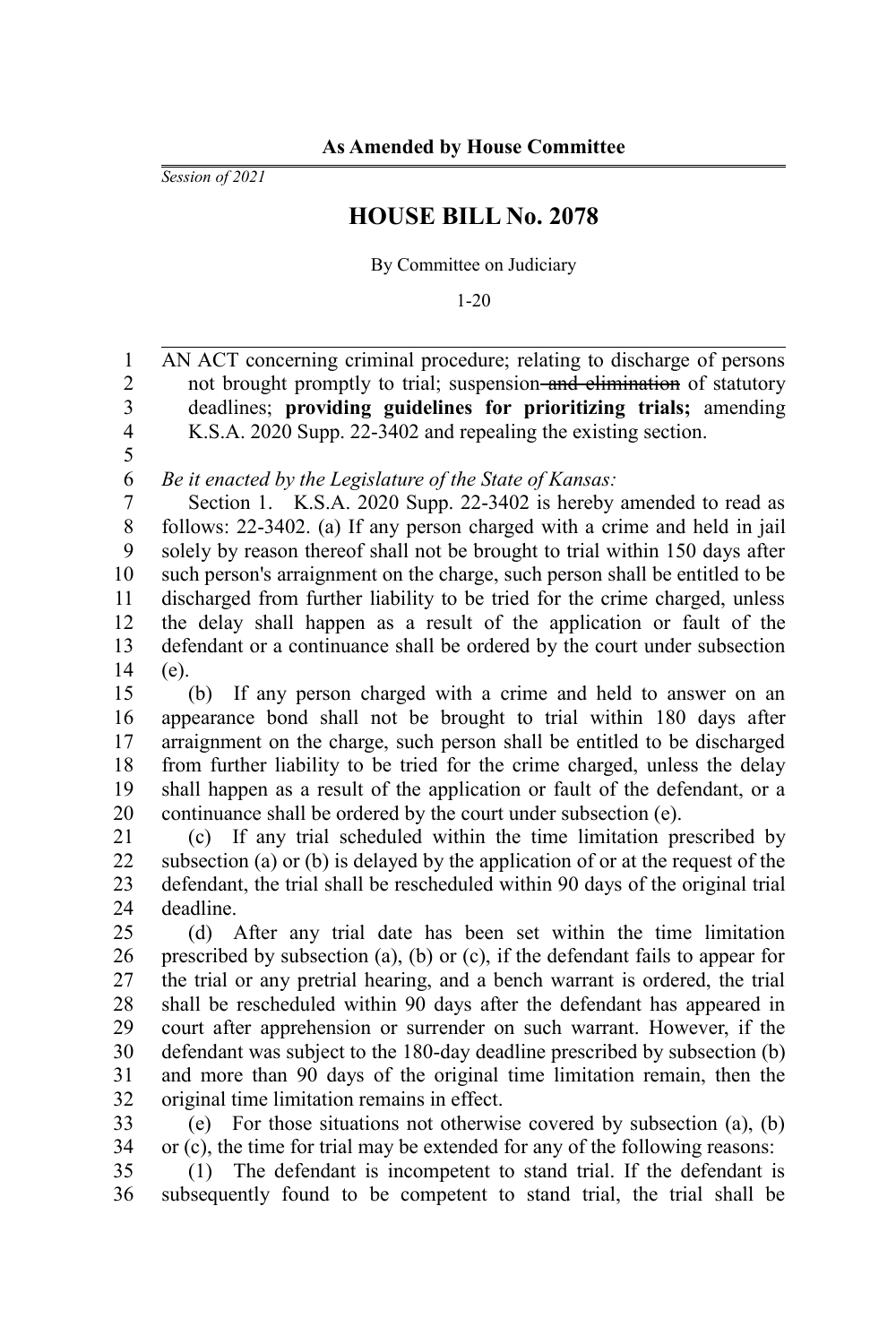scheduled as soon as practicable and in any event within 90 days of such finding; 1 2

(2) a proceeding to determine the defendant's competency to stand trial is pending. If the defendant is subsequently found to be competent to stand trial, the trial shall be scheduled as soon as practicable and in any event within 90 days of such finding. However, if the defendant was subject to the 180-day deadline prescribed by subsection (b) and more than 90 days of the original time limitation remain, then the original time limitation remains in effect. The time that a decision is pending on competency shall never be counted against the state; 3 4 5 6 7 8 9 10

(3) there is material evidence which is unavailable; that reasonable efforts have been made to procure such evidence; and that there are reasonable grounds to believe that such evidence can be obtained and trial commenced within the next succeeding 90 days. Not more than one continuance may be granted the state on this ground, unless for good cause shown, where the original continuance was for less than 90 days, and the trial is commenced within 120 days from the original trial date; or 11 12 13 14 15 16 17

(4) because of other cases pending for trial, the court does not have sufficient time to commence the trial of the case within the time fixed for trial by this section. Not more than one continuance of not more than 30 days may be ordered upon this ground. 18 19 20 21

(f) In the event a mistrial is declared, a motion for new trial is granted or a conviction is reversed on appeal to the supreme court or court of appeals, the time limitations provided for herein shall commence to run from the date the mistrial is declared, the date a new trial is ordered or the date the mandate of the supreme court or court of appeals is filed in the district court. 22 23 24 25 26 27

(g) If a defendant, or defendant's attorney in consultation with the defendant, requests a delay and such delay is granted, the delay shall be charged to the defendant regardless of the reasons for making the request, unless there is prosecutorial misconduct related to such delay. If a delay is initially attributed to the defendant, but is subsequently charged to the state for any reason, such delay shall not be considered against the state under subsections (a), (b) or (c) and shall not be used as a ground for dismissing a case or for reversing a conviction unless not considering such delay would result in a violation of the constitutional right to a speedy trial or there is prosecutorial misconduct related to such delay. 28 29 30 31 32 33 34 35 36 37

(h) When a scheduled trial is scheduled within the period allowed by subsections (a), (b) or (c) and is delayed because a party has made or filed a motion, or because the court raises a concern on its own, the time elapsing from the date of the making or filing of the motion, or the court's raising a concern, until the matter is resolved by court order shall not be considered when determining if a violation under subsections (a), (b) or (c) 38 39 40 41 42 43